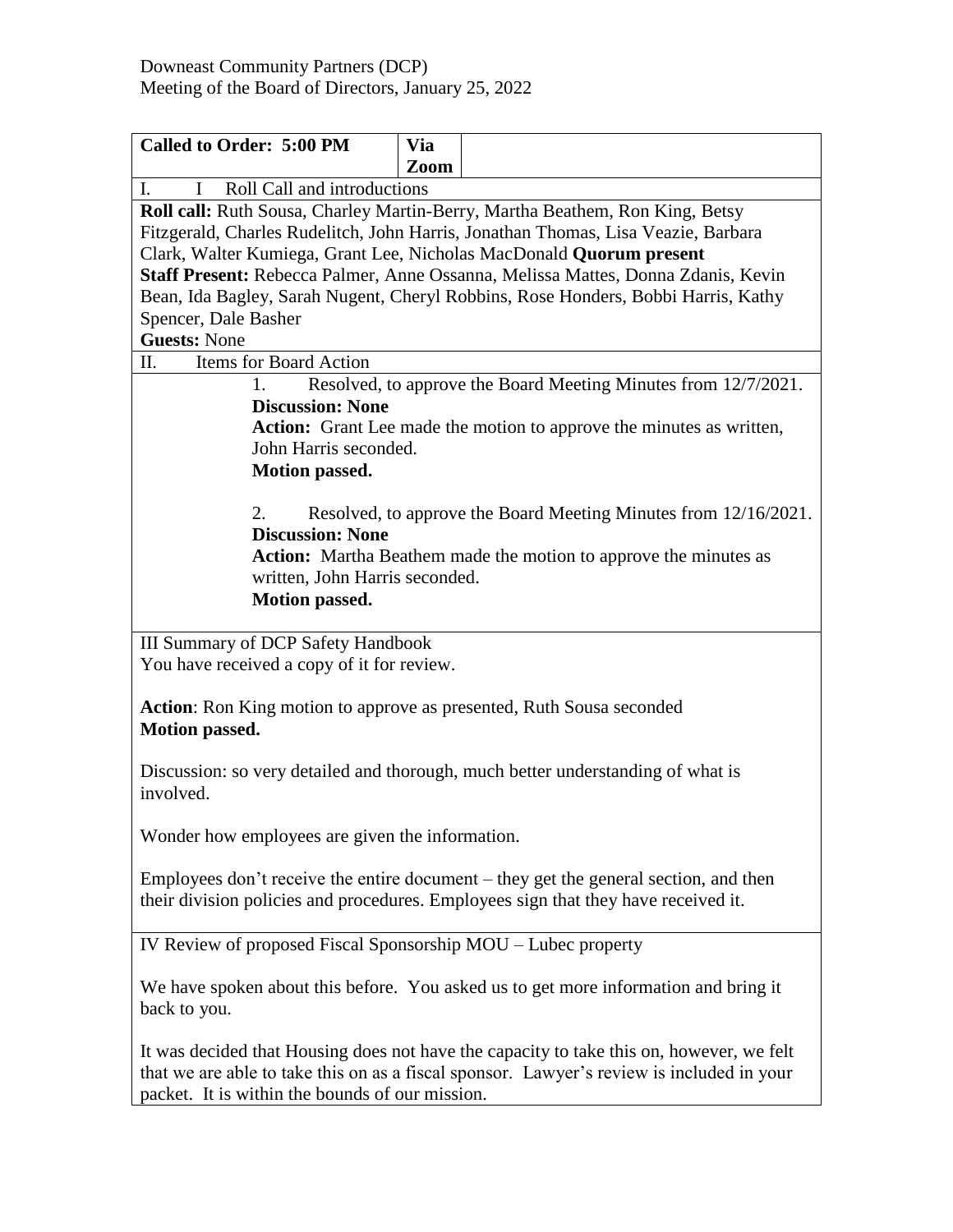It has caused us to look with more scrutiny at our other entities we sponsor.

Since then, Housing auditors have been to visit the home, and determined that progress has been made toward making the home safe and habitable. It is a feasible, viable project.

Do we have any idea how many more of these there are of these? Do we have criteria for selecting which projects we take on?

We have begun taking a close look at these relationships, and will closely evaluate the commitment of staff time for these relationships. It has to be manageable.

Want to make sure that the roles are clearly identified, and that there is a start and end date.

DCP will not be the project manager, will not hire the project manager, but will make sure that the work is done before releasing the funds. Will be able to make recommendations as to who might act as contractor.

Strongly recommend that if we do take this on, there is a contract between the homeowners and the contractor. That is how we manage our home repair contracts.

Only time in for Housing would be invoicing, and auditor inspections at start, midway and at the end, to release payment.

**Action:** Walter Kumiega made the motion to approve the agreement. Grant Lee seconded.

## **Motion passed**

Grant requested an update from Walter about Island Nursing Home: how are things progressing?

The nursing home is moving forward with a plan, very complex, to raise the funds, create the housing necessary, to be able to remain viable.

V Presentation of DCP Compensation and Salary Proposal We began this conversation last October, more in depth in November. Gave us from then until now to properly prepare presentation. Analysis has been done by outside consultant. Broken it into two, possibly three phases, depending on our ability to fund it. It will include evaluation, merit increases, with training for supervisors on how to prepare the evaluation. Also review of all job descriptions.

Grades and salary structure have been revised. Started with a \$14 minimum salary, previously was 12.75. midpoint and maximums are spread evenly within grades. The plan allows for experience and longevity with in the grade.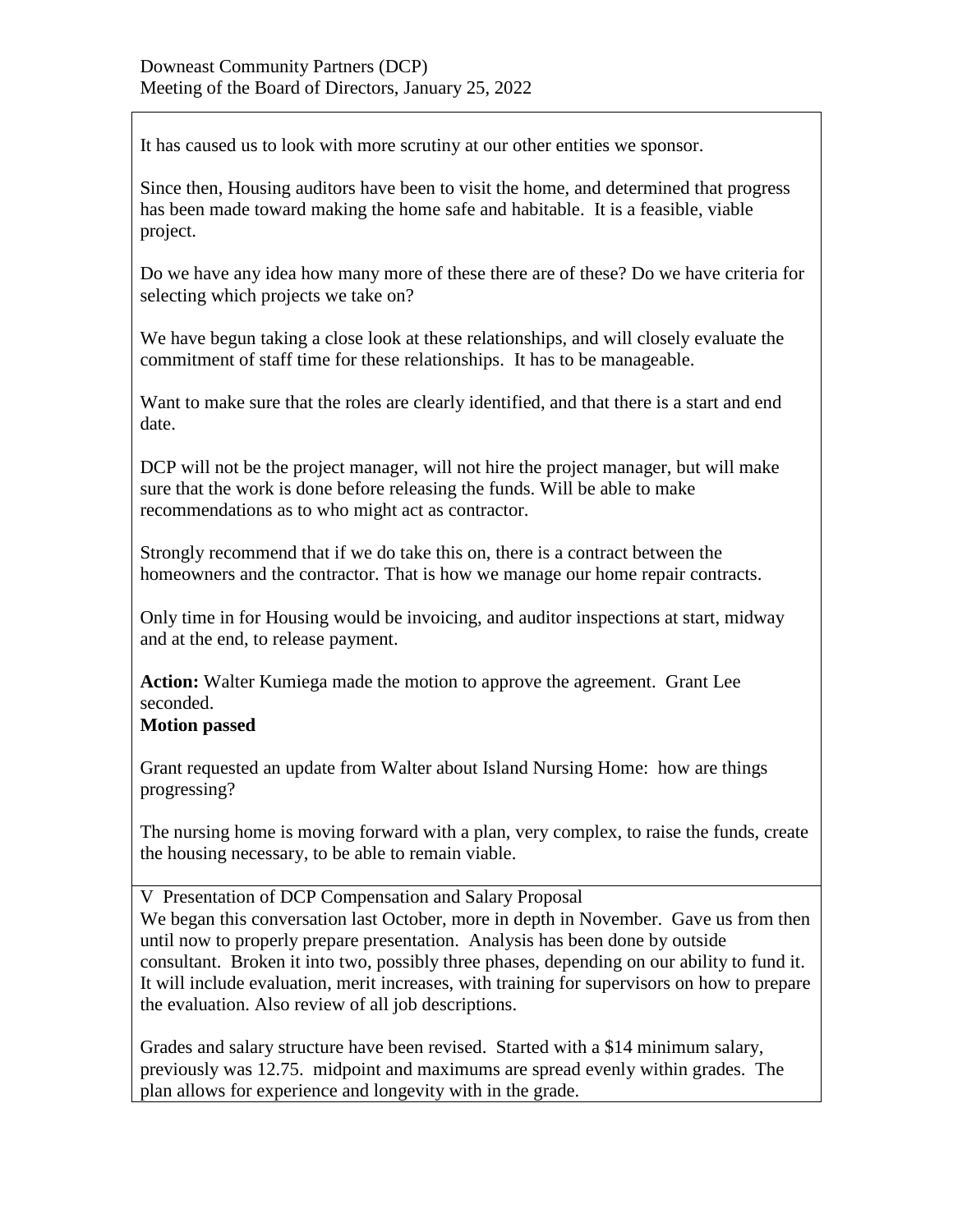Capped exempt increases at 10%, even if it takes a larger percentage to bring them up to their proper grade level. No such cap for hourly employees.

Phase two brings minimum to \$15, adjusts all grades accordingly.

Phase 3 works to bring the employees who were the farthest from the proper grade up to their correct grade.

Kevin's analysis started with Donna's spreadsheet, in which she identified who would be affected. He identified all related expenses, such as fringe, etc. Then went employee by employee to determine how they are currently paid, which contracts can allow these increases. Those which can't be covered by a contract will be in the unrestricted category.

Then talked about rolling out, with board approval, on a prorated basis, starting  $2/7 -$ 9/30. The total cost for this would be \$152,000 in FY22.

Question: Rebecca, what is your recommendation?

Recommend we approve Phase One and revisit Phase Two during the budget process.

**Discussion:** Recognize the financial burden on the organization, staff will have to be on the lookout for funding opportunities that let us move ahead more quickly.

**Action:** Grant Lee made a motion that we approve the compensation plan, Ruth Sousa seconded.

## **Motion passed**

| VI Reports |                                                                                                                                                                                                                                                                  |  |
|------------|------------------------------------------------------------------------------------------------------------------------------------------------------------------------------------------------------------------------------------------------------------------|--|
|            | Executive Directors Report-Rebecca Palmer<br>1.<br>Community Needs Assessment (statewide) will be posted live. We will<br>need to review that and ensure strategies align. Will present at next board<br>meetings, showing gaps and opportunities.               |  |
|            | Recognize the angst internally as we talk about compensation plan, and<br>balanced budgets. How do they get balanced? Internal pressure as we<br>evaluate the needs of various programs and make grant writing decisions.                                        |  |
|            | Don't need to cut the pie piece smaller, need to make more pie.                                                                                                                                                                                                  |  |
|            | Externally, we are aware of an influx of funding for home energy and<br>weatherization. There has been some activity in the news media that<br>worked its way to the governor's office, questioning the processes on how<br>we get the funds out to the clients. |  |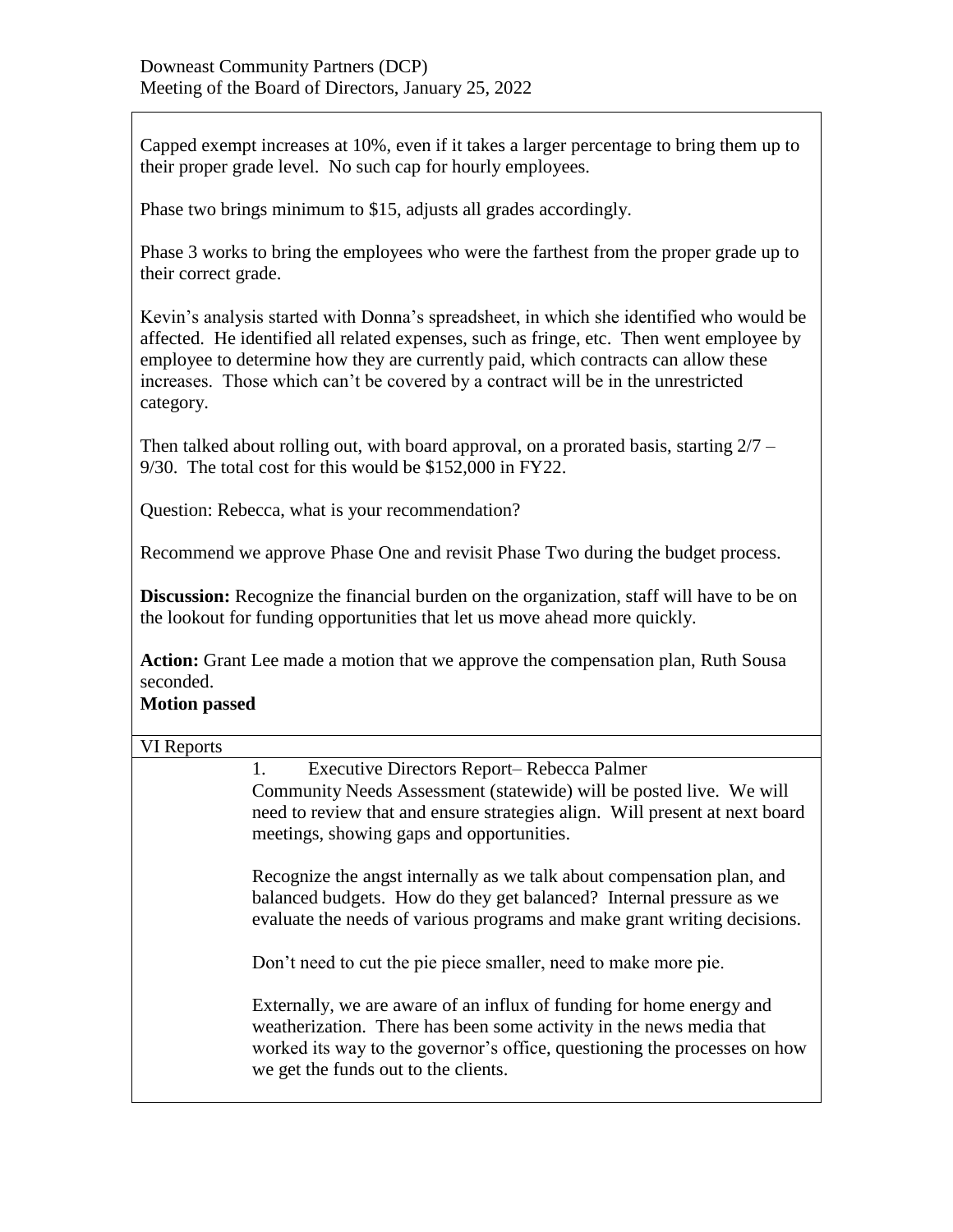MECAP taking a proactive stance on helping to streamlining the processes Maine Housing uses to determine eligibility.

First 5 months have been focused internally, will be shifting to focus more in the community, including meeting board members in person. Want to array resources so that we are prepared to meet opportunities when they arise.

Pleased to announce that we have made an offer, which has been accepted, to fill the IT position.

2. Finance Committee Report – Lisa Veazie/Kevin Bean Finance Committee met Thursday. Went over compensation plan, good discussion.

Reviewed  $1<sup>st</sup>$  quarter performance. Cash is high, ARs are high this month, higher than expected. Since been corrected. Been receiving Maine Housing draws at a good pace. Strong performance for elder services donations coming in. SEED is also going well, and investments are going well. Revenue 3% under budget, expenses 4% under budget. Much of this from Rental Assistance. It hasn't kept up the pace it had this fall. A number of clients have maxed out their 18 month benefit. Not sure if it will be extended in the future. Each division showing a surplus, except for housing, a 10,000 deficit, primarily from property management, usually see a larger deficit this time of year due to heating costs, hope to see this go down as warmer months come.

Lastly, a summary of risk assessment process. Required under CSBG. Covers all aspects of the agency. Initial product has been completed and reviewed by SR leadership, finance committee has reviewed, expect to bring it to full board next month.

Want to express to Kevin, kudos for that piece of work on the risk assessment, it is a bigger body of work than expected.

3. Resource Development Committee Report – Barbara Clark/Sarah Nugent

Most of the items in the development report have been touched on by Rebecca and Kevin. Been doing well financially. SEED is doing well. Annual appeals for At Home and FC doing well.

Darlings has contacted us wanting to support the THAW program, are working on what that fundraising event will look like.

4. ECE Report/Parent Policy Report – Melissa Mattes Classrooms closing on and off due to COVID. Last two weeks have been